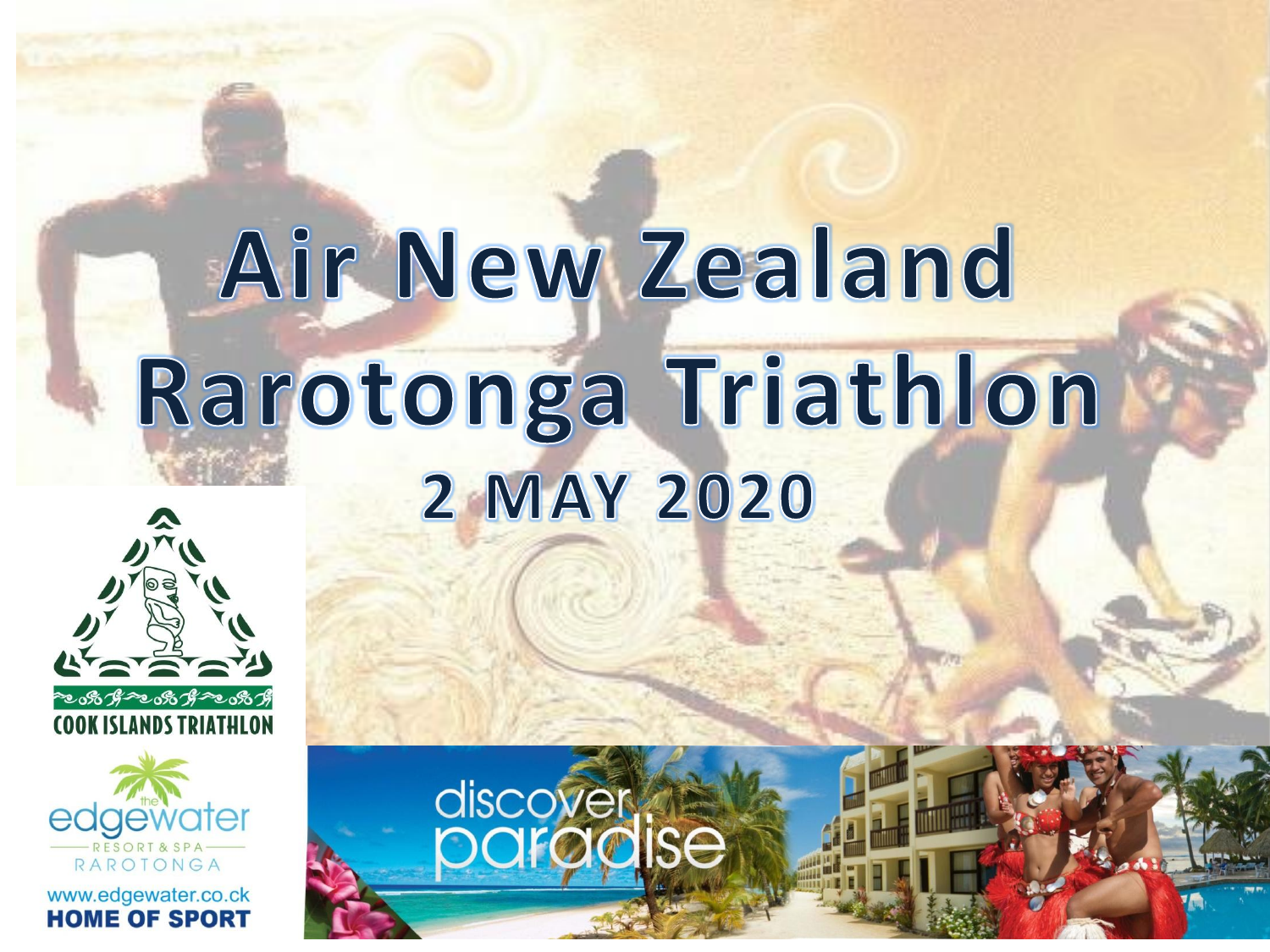

# **WELCOME TO THE 2020 AIR NEW ZEALAND RAROTONGA TRIATHLON**

# **Kia Orana and Welcome**

The Edgewater Resort & Spa along with its supporting partners are proud to announce the dates for the 2020 event and extend an invitation to all tri athletes from around the world to join us in the Cook Islands for this fantastic event.

While the main sporting event is the triathlon (1500/41/10) there is also an ocean swim (800m) and a cycle race (31km). The events have been popular with first timers, long course specialists, ITU age group representatives and a few ITU Elites. If you are looking for a different sort of race, this is one that most club level and age group competitors will enjoy. This race is high in enjoyment and with the opportunity to sample the best of Polynesia – its islands and its laid back lifestyle. The social activities which have been organised for competitors and supporters ensure that your trip to the Cook Islands will be unforgettable for everyone.

The Edgewater Resort & Spa is proud to have had a long history of being associated with this great event and through your bookings, we are able to continue with helping the code to develop Sports in the Cook Islands, especially at the junior level. Like our other partners, your participation means we can all help to grow a healthier nation through sports participation.

Kia Manuia

Emile Kairua Director of Sales and Marketing The Edgewater Resort & Spa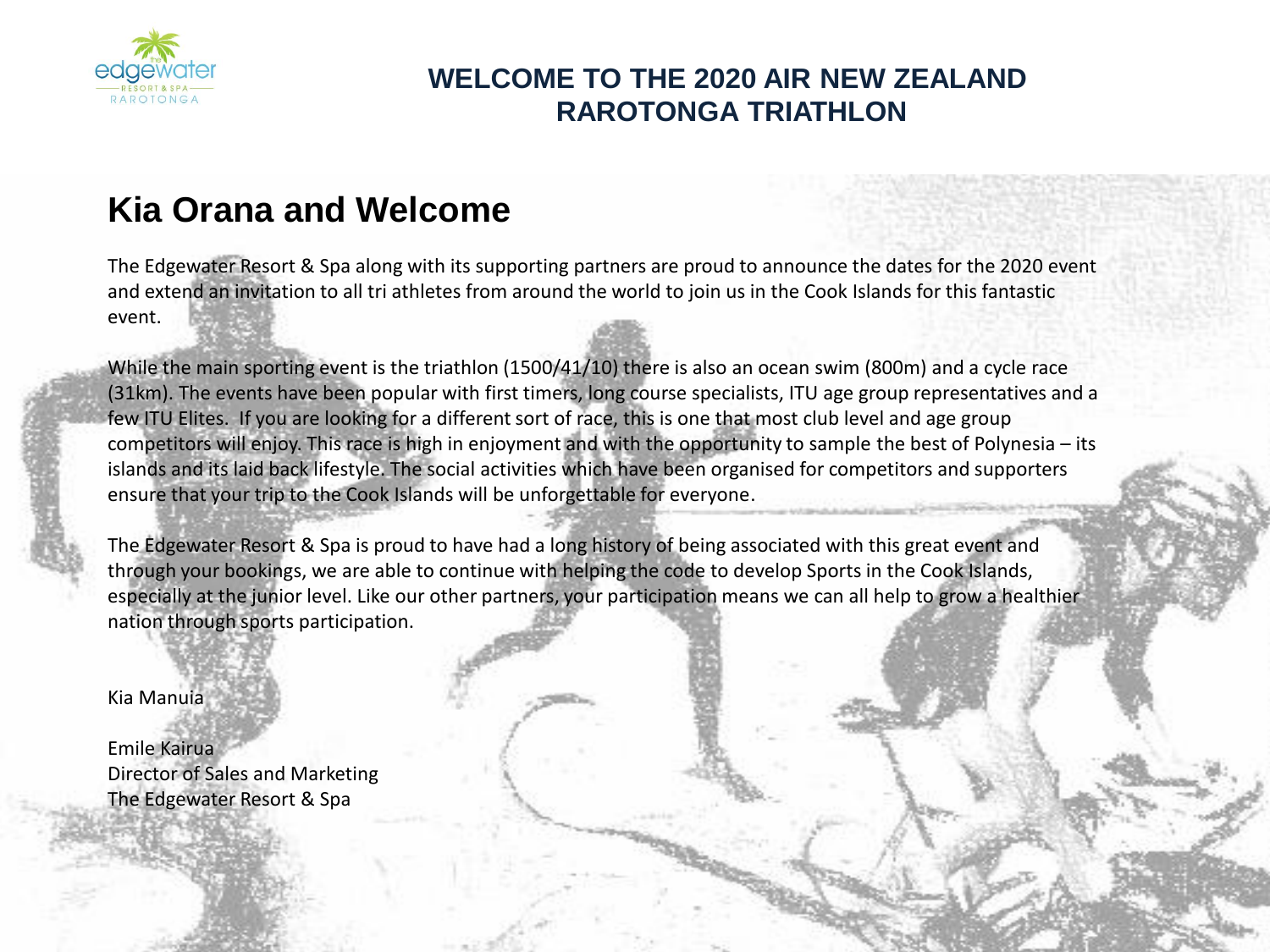

## **YOUR CHOICE OF ACCOMMODATION** Something to fit every budget





**Garden View Room**  These are located amongst 6 acres of tropical gardens and a short stroll from the white sand beach and lagoon.





**Lagoon View Room** 

Our Lagoon View Rooms are set out over 3 levels with a view of the Lagoon. These rooms are centrally located within the resort with easy access to general resort facilities.





**3 Bedroom Garden Villas**  Each villa has 3 bedrooms, two bathrooms with the master bedroom having the ensuite, large modern kitchen and spacious living area.

[www.edgewater.co.ck](http://www.edgewater.co.ck/)





**Garden Superior Room**  The Garden Superior rooms are set out over 2 stories with a central location from key resort facilities.





#### **Beachfront Deluxe Suites**

These rooms are located right on the white sand beach and stone throw from the lagoon. Each suite has unobstructed views of the lagoon and fitted with a Spa Bath.





**3 Bedroom Beachfront Villas**  These are located directly on the beach. Each villa has 3 bedrooms, two bathrooms with the master bedroom having the ensuite, large modern kitchen and spacious<br>living area. Each villa takes up to 6 people.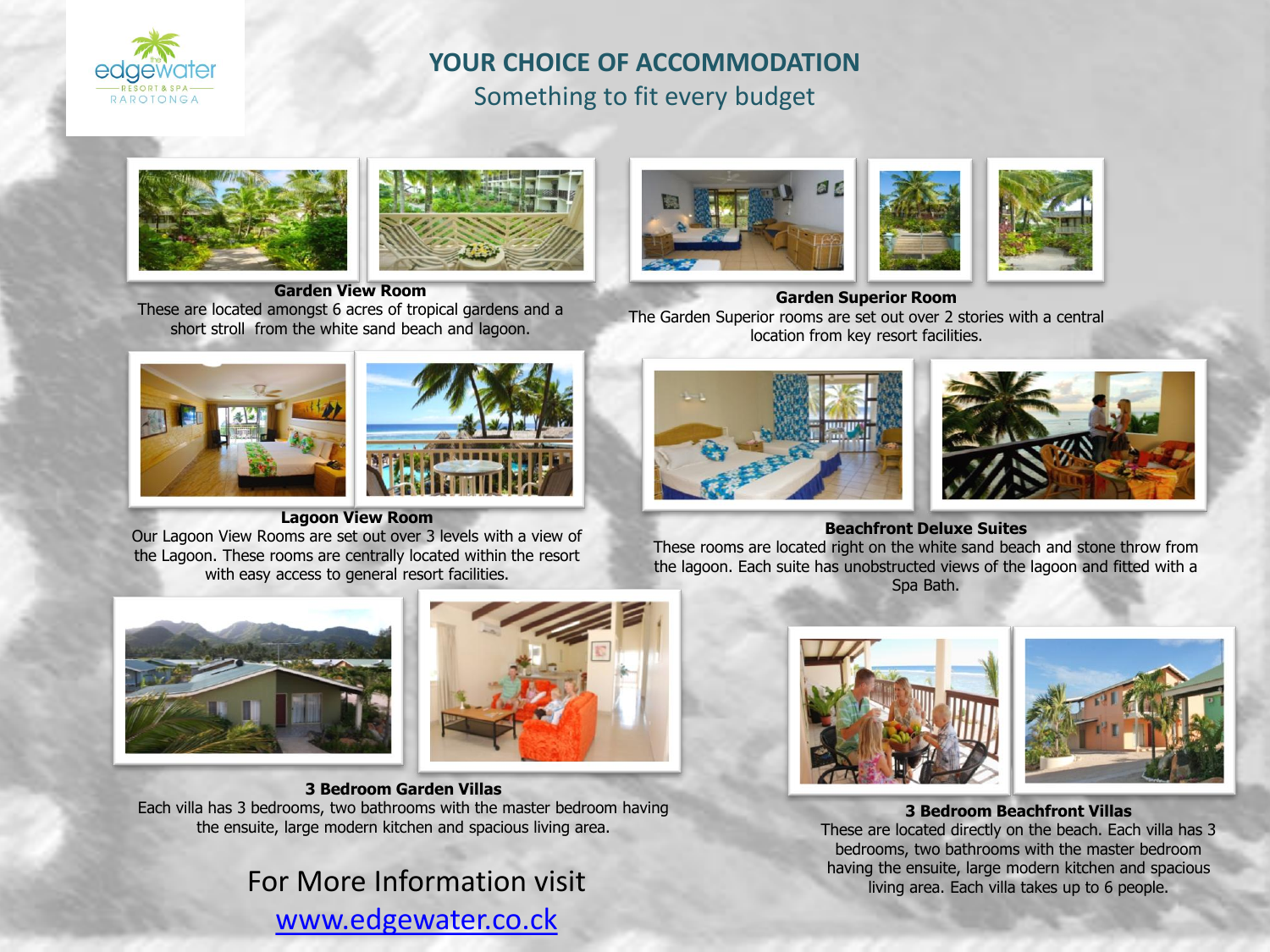

### **ACCOMMODATION RATES**

**RATES ARE NET AND QUOTED IN NEW ZEALAND DOLLARS and based on a per night basis.**

# Room Rates only – Minimum 5 nights stay.

| <b>Room Category</b><br><b>Garden View Room</b> | <b>Tri Rate</b><br>\$180 | <b>3Bedroom Villa</b><br>Rate based 6 people sharing a villa - rates are per night | <b>Tri Rate</b> |
|-------------------------------------------------|--------------------------|------------------------------------------------------------------------------------|-----------------|
| Lagoon View Room                                | \$239                    | <b>3Bedroom Garden Villa</b>                                                       | \$446           |
| <b>Beachfront Deluxe Suite</b>                  | \$276                    | <b>3Bedroom Beachfront Villa</b>                                                   | \$580           |
| 2 Bedroom Apartments                            | \$325                    |                                                                                    |                 |

#### **RATES INCLUDE COMPLIMENTARY TROPICAL BREAKFAST**

a selection of island fruits, homemade yoghurt, fresh-baked breads, muffins, cereals, toast & spreads, fruit juices, tea and coffee.

**Return International Airport-Resort Transfers on Rarotonga** can be arranged at time of booking for **NZ45 adult. \$22.50 children under 12 years**

Includes a meet and greet with a fresh flower ei (flower garland) and bottle of water. *Prices are subject to change without notice. Facilities for transporting race equipment will be provided.*